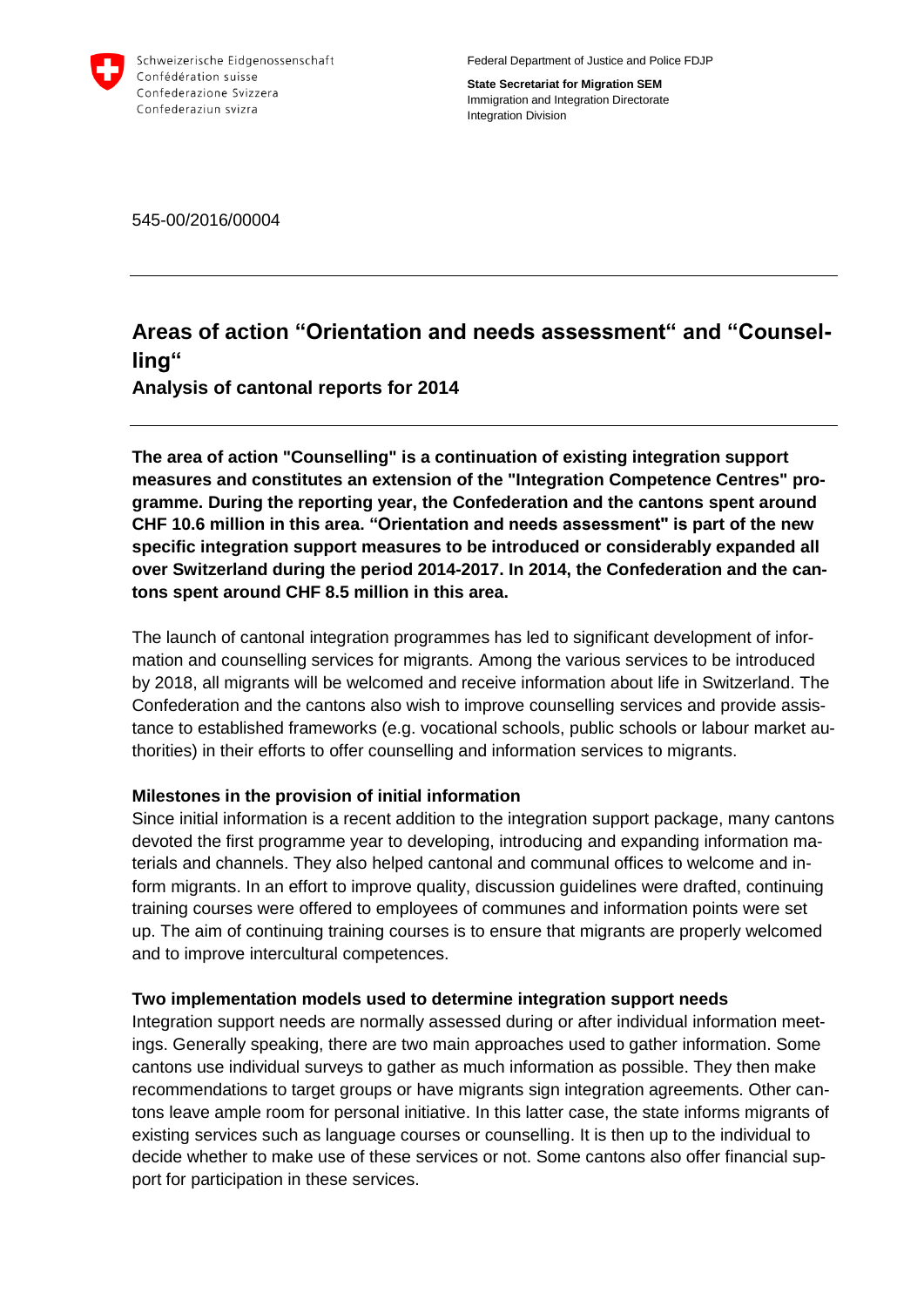#### **Information and counselling mandate given to established frameworks**

A core task of the state is to inform the entire population of available services or relevant circumstances. In order to be able to quickly orient new migrants, complex information needs to be readily accessible. During the reporting year, cantonal integration offices helped to develop or prepare multilingual information materials so that established frameworks would be in a better position to fulfil their information and counselling mandate.

#### **Needs-oriented and low-threshold Information and counselling**

As integration support activities, information and counselling do not end after the first contact or the first interview. The greatest challenge is to continue to provide personalised information and counselling to people. This implies the provision of information and counselling services following welcome events and meetings. In 2014, many Cantons set up decentralised regional and communal counselling services or expanded existing services. These contact points mainly provide information and advice to migrants and government authorities. In addition, the cantons are taking steps to facilitate access to services. Among other things, this includes cooperation with key persons and migrant associations.

#### **Getting the local population involved**

Information work also includes discussion of migration and integration issues with the local population. The various information options mainly include media work and public events. Each year, for example, the Canton of St.Gallen organises a competition to award "the Golden Gentian" prize to the most innovative integration projects.

### **Canton of Aargau: use of key persons**

The use of key persons is an important aspect of integration support. Key persons are individuals with a migration background who are already well-integrated and who have networks of contacts. Key persons are able to provide low-threshold information to migrants as well as support and guidance in day-to-day matters and situations. The Canton of Aargau is helping the communes to establish a network of key persons and has drafted guidelines for this. These guidelines include a definition of key persons, a description of their skills and tasks and recommendations on how key persons may be managed and introduced in the commune. Continuing training courses, exchange of experiences and networking are handled at the Canton's behest by the Anlaufstelle Integration Aargau (AIA).

Additional information: Cantonal Office for Migration and Integration, Integration and Counselling Section, www.ag.ch/de/dvi/migration\_integration/integration/angebote\_fuer\_gemeinden/angebote\_fuer\_gemeinden.jsp